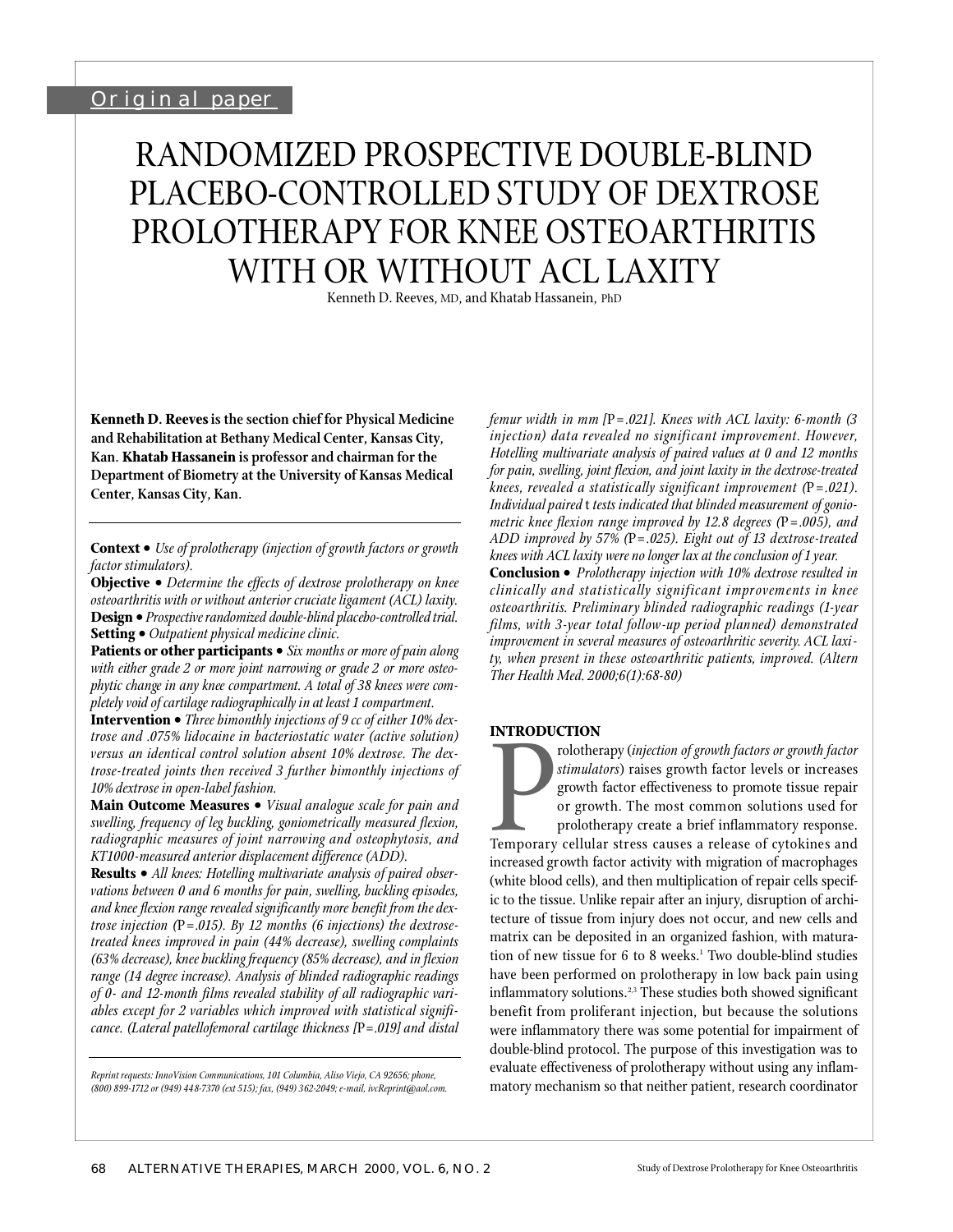nor primary investigator would have any way to determine patient group. Our specific plan was to study the effect of a noninflammatory (10%) concentration of dextrose (D-glucose in water) on knee osteoarthritis patients via objective measures of knee cartilage, knee osteophytic status, and knee goniometric range, as well as by subjective measures of knee pain, knee swelling, and knee buckling.

Some patients in the study had anterior cruciate ligament ( ACL) laxity, which is known to initiate and worsen knee osteoarthritis. A second purpose for this study was to observe the effect of proliferant injection on laxity of the ACL, as measured by an objective and reproducible measure (an electroarthrometer).

Elevation of extracellular glucose to as little as .5% (normal extracellular and cellular glucose is .1%) has been shown to raise levels of multiple polypeptide growth factors in a variety of human cells.<sup>48</sup> Exposure of several human cells to a hypertonic environment will also promptly result in a rise in DNA levels for growth factors within seconds to minutes.<sup>9, 10</sup> Therefore, hypertonic dextrose solution has 2 mechanisms by which to increase levels of growth factors, potentially improving the status of critical cells in the joint such as chondrocytes (cartilage producing cells), osteocytes (bone producing cells), and fibroblasts (tendon/ligament/other soft tissue producing cells).

## **METHODS**

Ads were placed for patients with knee arthritis to receive injection of a solution to reduce pain in knee osteoarthritis. Criteria for knee osteoarthritis included 6 months or more of pain in the knee, accompanied by either grade 2 or more joint narrowing or grade 2 or more osteophytic change. Grade 2 joint narrowing can be described as the presence of less than or equal to 3 mm of cartilage (found in only 8% without symptomatic knee osteoarthritis [OA]).<sup>11</sup> A grade 2 osteophyte can be described as a short, fat and obvious bone spur or a moderately long (10 mm or more), thin bone spur (found in only  $14\%$  without symptomatic knee OA.)<sup>11</sup> A standard radiographic atlas was used to determine joint narrowing and osteophytic grades, which was designed for that purpose.<sup>12</sup>

The ability to verify ACL laxity by any arthrometer requires testing of both knees for an anterior displacement difference (ADD) side to side. Using this method, the KT1000 (Medmetric Corporation, San Diego, Calif) has been shown to be equal to or more reliable than other arthrometers.<sup>1346</sup> Based on extensive review of previous studies of the KT1000 an ADD of 2 is estimated to be 85% sensitive and 85% specific for ACL laxity. 15,17-19 Since this study was not funded to allow for magnetic resonance imaging (MRI) studies to rule out complete ACL tear, the number of patients with complete ACL tear could not be determined. Note that the objectivity of this electroarthrometer is found in its use of standard positioning of the knee within the device, audible indications when certain pressures are applied to the knee through the device, a precise readout easily visible for recording, and a routine to perform each reading 3 times to average all 3 readings.

Once the patients were found to meet radiologic and symp-

tomological criteria for knee osteoarthritis, they were assigned serially to group 1 or 2 using a random number table by 1 of 2 data base coordinators always in the office. This group assignment was kept in a database blinded to the chief investigator and research coordinator.

The research coordinator obtained an estimate of arthritis medications taken and then demonstrated the use of a 100-mm visual analogue scale (VAS) and gave 3 examples of its use. The patients then self-scored their pain levels of knee pain at rest, knee pain walking on level surfaces, knee pain with stair use, and subjective swelling, and estimated the number of knee buckling episodes over the previous 2 months. Following this, the research coordinator obtained goniometric readings of joint flexion by the method described in a standard text.<sup>20</sup>

Patients who were taking any medication or oral supplement for osteoarthritis other than calcium, multivitamins, NSAIDS, acetaminophen, or occasional narcotic, were asked to discontinue them. The most common oral supplement discontinued was glucosamine/chondroitin sulfate.

Blood was obtained for sedimentation rate, rheumatoid factor, uric acid, and antinuclear antibody. Significant laboratory abnormalities led to referral to primary physician or rheumatologist for determination of the presence or absence of inflammatory arthritis. No patients required exclusion due to the laboratory battery after the initial phone screening.

Dextrose prolotherapy solutions for maximum safety have typically included bacteriostatic water, a small concentration of lidocaine, and dextrose. Because of the desire to maximize safety and comfort in this study and simulate typical prolotherapy solutions, the control was the usual bacteriostatic water with a very small amount of lidocaine, and the active solution was identical except for the inclusion of 10% dextrose.

At 0, 2, and 4 months solution was drawn up blinded to both chief investigator and research coordinator. Using a 27gauge needle via an inferomedial approach, tibiofemoral injection was conducted with 9 cc of either 611.4 mOsm (10%) dextrose and .075% lidocaine in bacteriostatic water) or 105.4 mOsm (.075% lidocaine in bacteriostatic water) solution. Bacteriostatic water consisted of .9% benzyl alcohol. The small dose of lidocaine was included for postinjection comfort. The solutions were identical in color and viscosity. Dextrose at 10% concentration is very slightly sticky if allowed to dry on the skin but Hibiclenz was used for glove and skin prep which masked any potential of noting any slight stickiness of solution.

Treatment continued beyond 6 months in the dextrose group with additional injections at  $6, 8$ , and  $10$  months. Subjective variables, goniometric flexion, 2-view radiographs and KT-1000 ADD measurements were repeated at 1 year. Skier's (standing) views of the knee were used to determine tibiofemoral compartment status. Angle of knee flexion on skier's views, angle of radiograph beam to the knee, camera to film distance, power and duration of radiograph beam, and radiograph technician were identical at 0 and 12 months. Magnification on standing films was prevented by ensuring contact of patella with film plate. Skyline views of the patella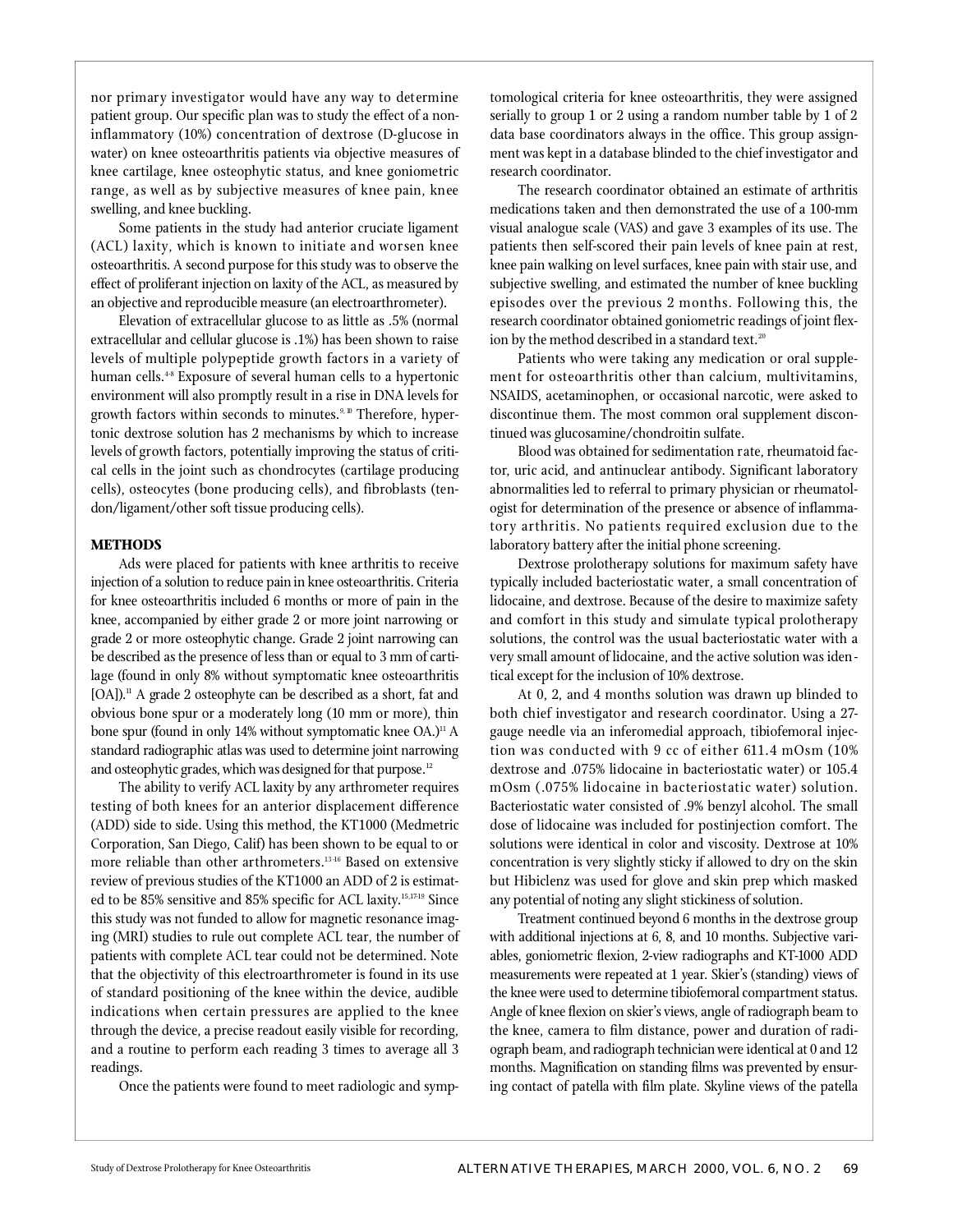were used to determine patellofemoral compartment status, with similar measurements, including camera to knee and knee to film distance, to ensure an identical radiograph method.

Radiographs were read in double-blind fashion in the following way. The study coordinator obscured patients' names and labeled the film with a random patient number. The film date was obscured and a random number table was used to assign a number to the 0- and 12-month films. The 0- and 12-month films were then separated in different packets so that reading 1 film would not influence reading of the next. Osteophytic grade was measured in 6 compartments using a standard atlas with approximately 90% intra-reader agreement.<sup>12</sup> The compartments included medial femoral, medial tibial, lateral femoral, lateral tibial, medial patellofemoral, and lateral patellofemoral. Cartilage thickness was determined in 4 compartments in millimeters: medial tibiofemoral, lateral tibiofemoral, medial patellofemoral, and lateral patellofemoral. General hypertrophic change was evaluated as a width measurement in millimeters: distal femur width proximal to the intercondylar notch, distal femur width distal to the intercondylar notch, and proximal tibial width. Width measurements were made parallel with the film bottom edge through the area of largest width, including any osteophytes present. The x-rays were read by the chief investigator. A database coordinator loaded results onto the database.

Human subject research approval and monitoring was by the Institutional Review Committee of Bethany Medical Center in Kansas City, Kans. Procedures followed were in accordance with ethical standards outlined in the Helsinki Declaration Revision of 1983. The statistical analysis software was SPSS (Statistical Program for Social Science) version 7.5.3.

### **RESULTS**

Blinding method problems were not identified. No treatment complications were noted. Seventy-seven patients had 1 or more knees that met study criteria for symptomatic osteoarthritis (OA). Nine patients dropped out over 12 months of followup, 4 due to lack of efficacy (3 in control group and 1 in active group), and 5 for unrelated medical reasons. This left 111 knees in 68 patients with OA.

At study onset 31 patients met arthrometric criteria for ACL laxity. Two dropped out over 12 months due to lack of efficacy and 4 for unrelated medical issues, leaving 25 for analysis.

Independent sample *t* tests were conducted to compare the active and control groups of OA knees. No significant differences were noted between groups for age, weight, pain levels, range of motion, buckling episodes, or radiographic findings. The same result was noted when *t* tests were conducted to compare active and control groups of knees with ACL laxity. The average knee OA patient in this study was 63 years of age and weighed 195 lb. Males comprised 58% of the study population.

#### **Complications and Safety Issues**

Discomfort after injection did not appear to vary between groups, typically lasting a few minutes to several days. Despite use of an allergy-size needle (27 gauge) and a singleinsertion technique, some patients had pain with distension of the joint capsule even with this minimal volume (9 cc). The 9 cc volume for injection may be a bit excessive in that some p atients were inhibited in flexion for several days. One person had a flare postinjection that appeared substantial, requiring interarticular steroid and then referral to an orthopedic surgeon. When blinding was broken she was found to have received control solution.

No allergic reactions or infections were noted.

## **Six-Month (Double-Blind Phase) Data Comparing Active and Control Solution for all Osteoarthritic Knees**

Figure 1 presents a bar graph depicting improvements in pain (average of improvement in pain at rest, pain with walking, and pain with stair use) and swelling for the active and control groups at 6 months (after 3 injections of 9 cc of solution). Both active and hypotonic control solution administration resulted in considerable gains in VAS scores for pain.

Figure 2 shows improvement in knee flexion for both groups at 6 months. Both active and hypotonic control injections resulted in an improvement in goniometric knee flexion measures.

Hotelling multivariate analysis of paired observations between 0 and 6 months for active and control solution including all nonradiographic variables (pain at rest, pain with walking, pain with stair use, swelling, buckling episodes, and flexion range) demonstrated a statistically superior effect of active solution ( $P = .015$ ). The results of individual paired *t* tests from 0 to 6

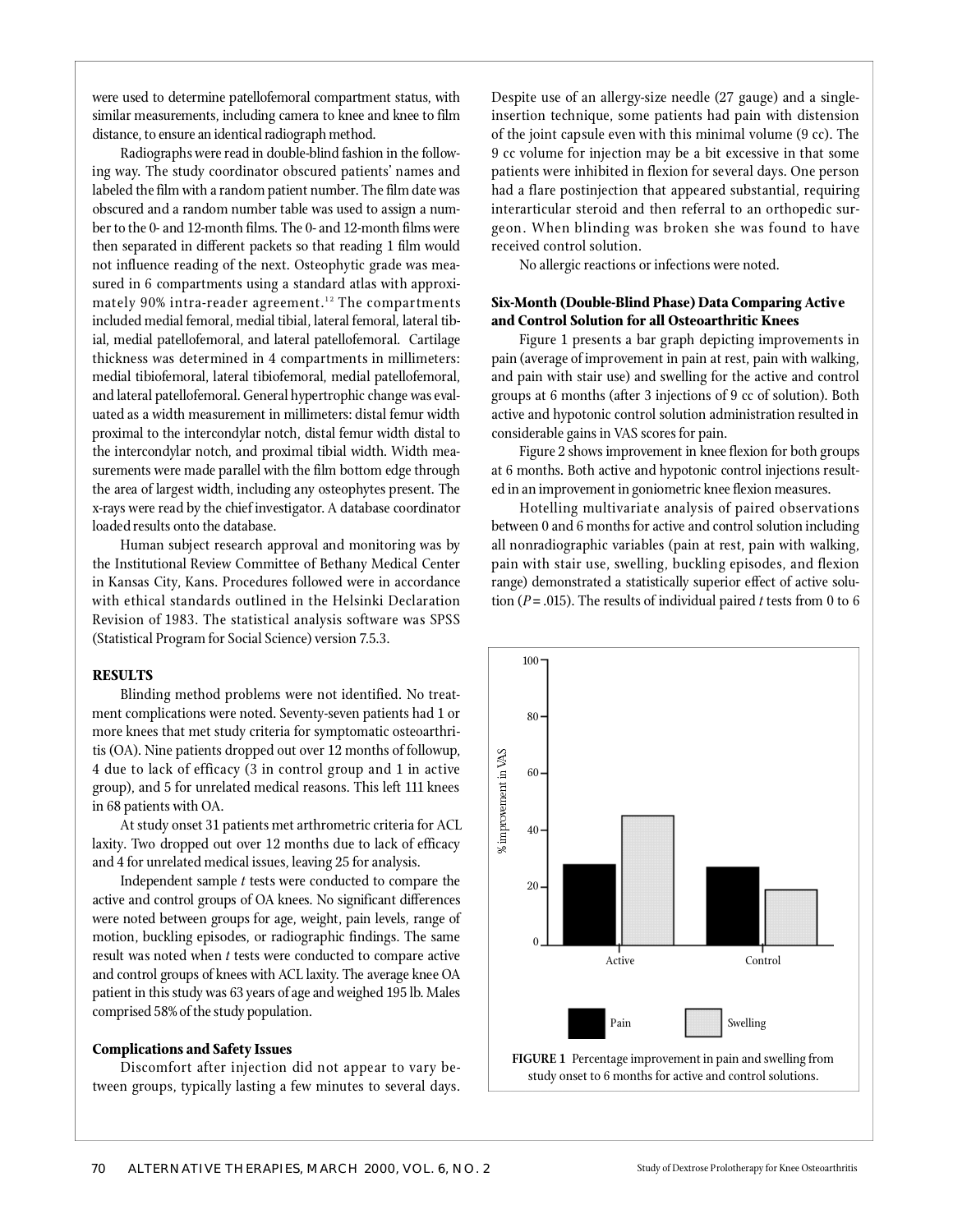

months for each of the variables are shown in Table 1. Although the active solution was superior statistically, highly significant im provement from 0 to 6 months was seen in pain with walking, pain with stair use, and flexion range of motion in both active and control groups.

The NSAID follow-up question was limited in its ability to determine a degree of change in level of intake, and no significant change between groups was noted. However, neither group had an increase in NSAID intake, which could explain improvement in pain levels or other variables.

## **One-Year Data (Nonradiographic) for Active Solution for Osteoarthritic Knees**

Figure 3 shows percentage improvements in pain and swelling complaints and knee buckling in the dextrose group between 0 and 12 months (with 3 further bimonthly open label injections of dextrose). Pain improved by 40%, swelling by 63%, buckling episodes by 85%, and flexion by 14 degrees as compared with study entry.

## **Radiographic Data at 1 Year for Active Solution for Osteoarthritic Knees (Table 2)**

Thirteen radiographic readings for each knee are shown in Table 2. These variables included medial femoral osteophyte grade (MFOG), medial tibial osteophyte grade (MTOG), lateral femoral osteophyte grade (LFOG), lateral tibial osteophyte grade (LTOG), medial patellofemoral osteophyte grade (MPOG), lateral patellofemoral osteophyte grade (LPOG), medial tibiofemoral cartilage thickness (MTFT), lateral tibiofemoral cartilage thickness (LTFT), medial patellofemoral cartilage thickness (MPFT), lateral patellofemoral cartilage thickness (LPFT), distal femur



width proximal to the intercondylar notch (DFWP), distal femur width distal to the intercondylar notch (DFWD), and proximal tibial width (PTW).

Hotelling multivariate analysis of paired observations between 0 and 12 months for the dextrose-treated knees including all 13 radiographic variables revealed a statistically significant change (*P*= .028). Individual paired *t* tests showed the means for radiographic variables were all stable except for an improvement (increase) in lateral patellofemoral cartilage thickness (*P*= .019) and an improvement (decrease) in distal femur width including osteophytes (*P*=.021).

#### **Data for Knees with ACL Laxity**

The 6-month data showed no statistically significant differences between active and control solutions, nor significant changes in ACL laxity measurement. However, the dextrosetreated knees were given 3 additional injections of dextrose and data were collected at 1-year follow-up. Hotelling multivariate analysis of paired observations of the dextrose-treated knees comparing 0 and 12 months for VAS rest pain, VAS walking pain, VAS stair use pain, VAS swelling complaint, flexion range of motion, and KT1000 side-to-side difference showed statistically significant improvement over time  $(P=.021)$ . The results of individual paired *t* tests from 0 to 12 months are shown in Table 3. Blinded goniometric range measurement improved by 12.8 degrees with a *P* value of .005 and KT1000 ADD improved by 57% with a *P* value of .025. Figure 4 is a bar graph showing the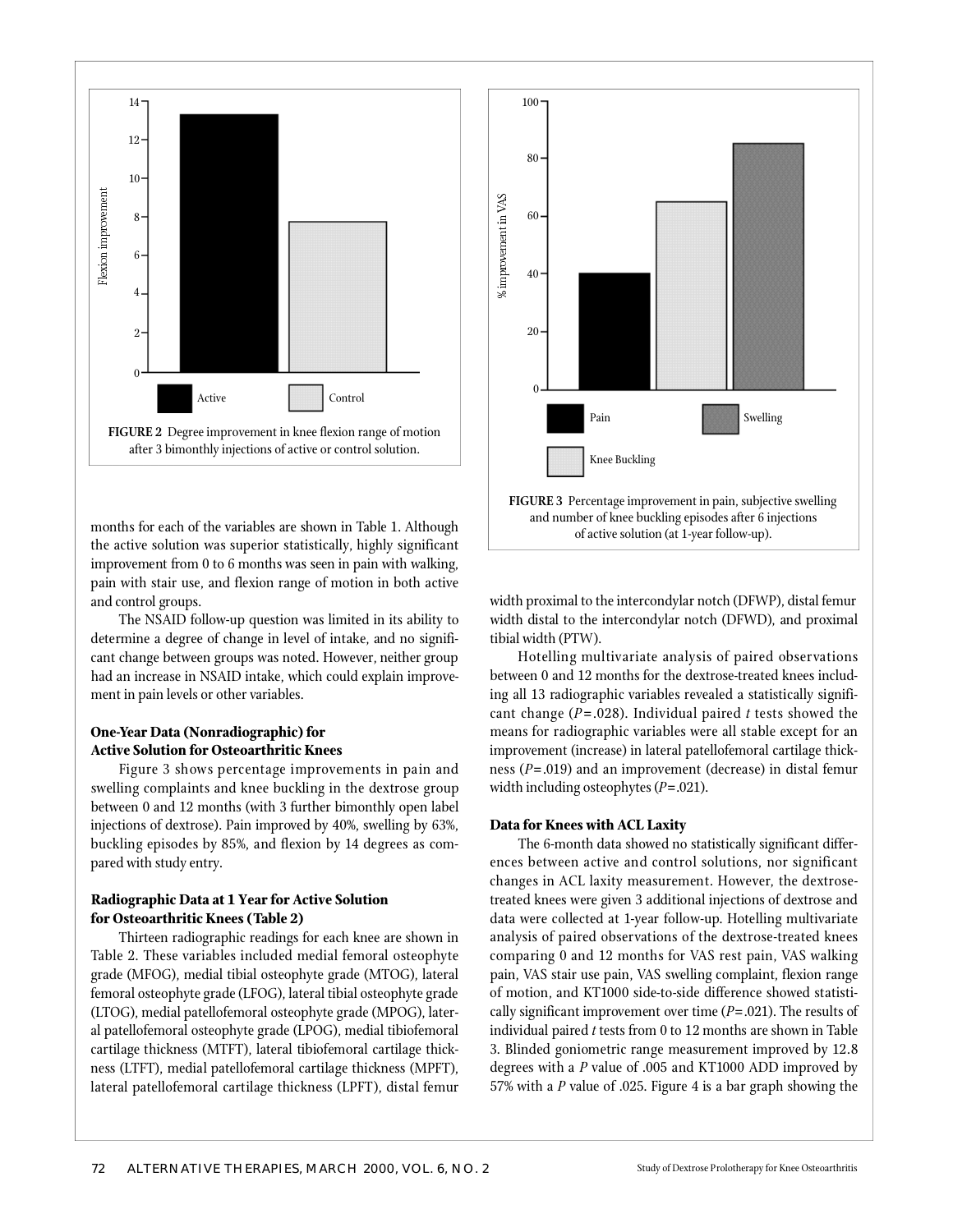|                                          | Group   | Mean (SD)<br>$0$ months $\,$ | Mean (SD)<br>6 months | Mean diff<br>$0-6$ months | Standard<br>error of<br>mean diff | 95% CI for the<br>mean difference | Significance<br>between means at<br>0 and 6 months |
|------------------------------------------|---------|------------------------------|-----------------------|---------------------------|-----------------------------------|-----------------------------------|----------------------------------------------------|
| Pain at rest                             | Active  | 2.15<br>(2.24)               | 1.61<br>(1.71)        | $-.54$                    | .24                               | $-1.02$ to $-0.06$                | .029                                               |
|                                          | Control | 2.73<br>(2.02)               | 1.69<br>(1.73)        | $-1.04$                   | .25                               | $-1.54$ to $-54$                  | .00005                                             |
| Pain with walking                        | Active  | 3.94<br>(2.82)               | 2.56<br>(1.97)        | $-1.39$                   | .31                               | -2.01 to -.77                     | .00002                                             |
|                                          | Control | 3.83<br>(2.20)               | $2.85\,$<br>(2.20)    | $-.98$                    | .32                               | $-1.62$ to $-34$                  | .003                                               |
| Pain with stair use                      | Active  | 5.33<br>(2.80)               | 3.96<br>(2.68)        | $-1.37$                   | .32                               | $-2.01$ to $-.73$                 | .00004                                             |
|                                          | Control | 5.83<br>(2.60)               | 4.60<br>(2.91)        | $-1.23$                   | .32                               | $-1.87$ to $-.59$                 | .0002                                              |
| Swelling                                 | Active  | $2.44\,$<br>(2.53)           | 1.35<br>(1.87)        | $-1.09$                   | .25                               | $-1.59$ to $-.59$                 | .00003                                             |
|                                          | Control | 3.12<br>(2.99)               | 2.52<br>(2.80)        | $-.60$                    | .26                               | $-1.12$ to $-0.08$                | .022                                               |
| <b>Buckling episodes</b><br>per 2 months | Active  | 7.78<br>(34.14)              | 2.54<br>(11.44)       | $-5.24$                   | 2.23                              | -9.70 to -.78                     | $.020$                                             |
|                                          | Control | 1.00<br>(2.60)               | .21<br>(.64)          | $-79$                     | 2.27                              | $-5.33$ to $+3.75$                | .729                                               |
| Flexion range                            | Active  | 112.35<br>(19.54)            | 125.59<br>(8.63)      | $-13.24$                  | $2.15\,$                          | $+8.94$ to $+17.54$               | .00000001                                          |
|                                          | Control | 117.75<br>(11.32)            | 125.44<br>(7.48)      | $-7.69$                   | 2.19                              | $+3.31$ to $+12.07$               | $.001\,$                                           |

**TABLE 1** Means, standard deviations (SD), and individual paired *t* tests for change in nonradiographic variables from 0 to 6 months in all osteoarthritic knees for active and control solution

distribution frequency of laxity values (ADD) for dextrose-treated patients at time 0 and 12 months. Note that 8 of the 13 improved to the point that ADD was less than 2, such that they would no longer be considered lax, and this in a group of patients with one or more complete ACL ruptures.

## **DISCUSSION**

## **Balance of Growth and Disrepair Factors in Bony Cortex, Cartilage, and Synovial Fluid**

The balance of disrepair and repair in both bone and cartilage merit examination since degenerative changes in bone occur simultaneously with those in cartilage.<sup>21,22</sup>

Chief repair factors found in osteoarthritic subchondral bone or cartilage include insulin-like growth factor (IGF), transforming growth factor beta (TGF-), epidermal growth factor (EGF), basic fibroblast growth factor (bFGF), and platelet derived growth factor (PDGF).<sup>21,22</sup> Chief disrepair factors (factors that block growth factor effects or break down tissue or building blocks for tissue) for the bony surface or cartilage include interleukin-1 (IL-1) and tumor necrosis factor (TNF), which lead to a rise as much as 110-fold in metalloproteinases such as collagenase (which breaks down cartilage) in fibrillated cartilage and a rise as much as 24-fold in binding proteins (proteins that bind growth factors to keep them from functioning) in synovial fluid.<sup>23-27</sup>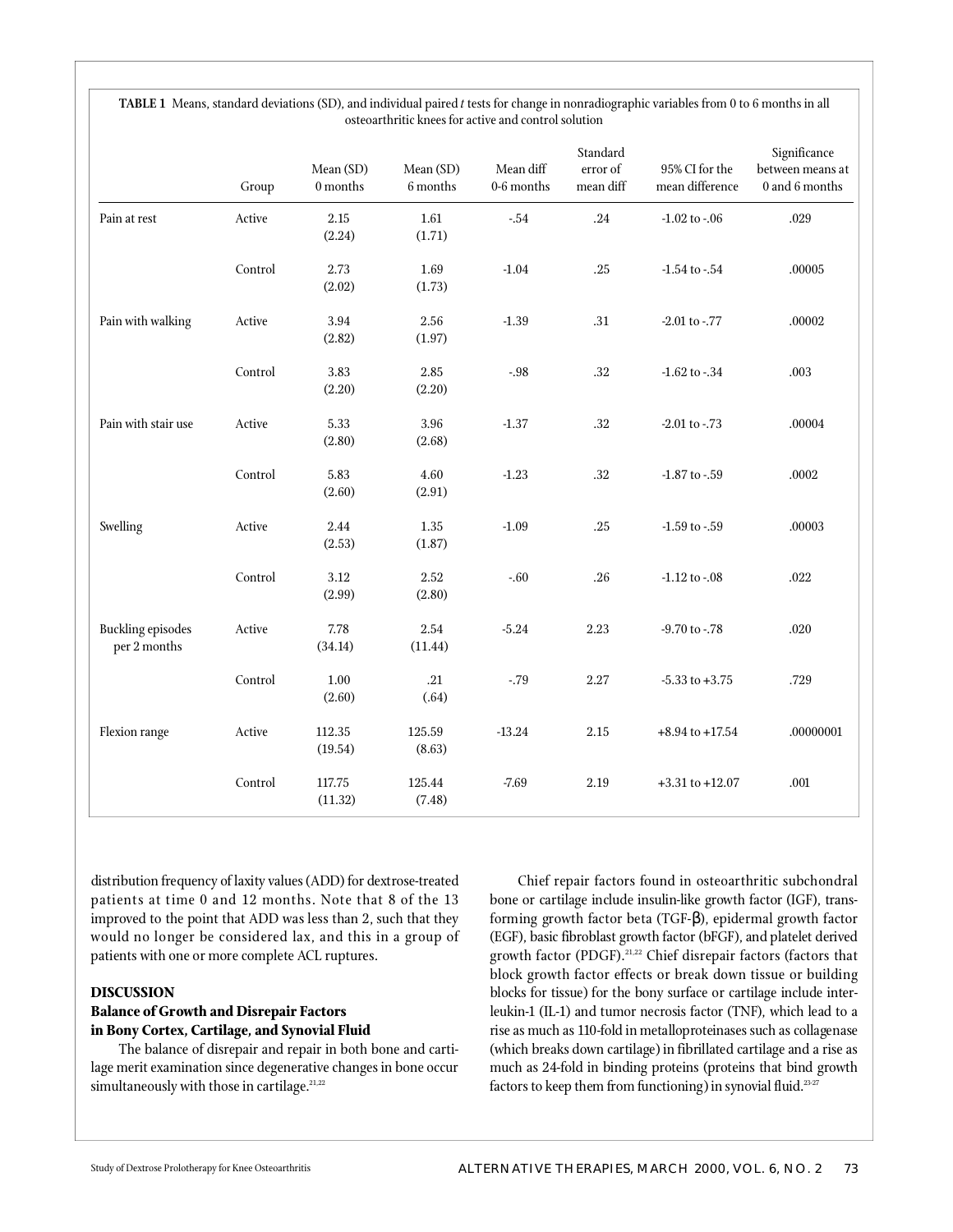| Variable              | Mean (SD)<br>$0$ months $\,$ | Mean (SD)<br>$6$ months $\,$ | Mean diff<br>$0$ - $12$ months | Standard<br>error of<br>mean diff | 95% CI for the<br>mean difference | Significance<br>between means at<br>$0$ and $6$ months | Direction of<br>change |
|-----------------------|------------------------------|------------------------------|--------------------------------|-----------------------------------|-----------------------------------|--------------------------------------------------------|------------------------|
| <b>MFOG</b>           | $1.55\,$<br>(1.07)           | 1.49<br>(1.02)               | $-.06$                         | $.11\,$                           | $-.28$ to $+.16$                  | $_{\rm NS}$                                            | Stable                 |
| $\rm MTOG$            | 1.56<br>(.92)                | 1.53<br>(1.05)               | $-.03$                         | $.10\,$                           | $-23$ to $+17$                    | $_{\rm NS}$                                            | Stable                 |
| ${\rm LFOG}$          | $1.65\,$<br>(.91)            | $1.76\,$<br>(.84)            | $+\!.11$                       | $.13\,$                           | $-.15$ to $+.37$                  | $_{\rm NS}$                                            | Stable                 |
| ${\rm LTOG}$          | $1.22\,$<br>(.95)            | 1.33<br>(1.00)               | $+.11$                         | $.13\,$                           | $-.15$ to $+.37$                  | $_{\rm NS}$                                            | Stable                 |
| <b>MPOG</b>           | $1.24\,$<br>(.82)            | $1.25\,$<br>(.82)            | $-.01$                         | $.12\,$                           | $-25$ to $+23$                    | $_{\rm NS}$                                            | Stable                 |
| ${\rm LPOG}$          | $1.42\,$<br>(.66)            | $1.40\,$<br>(.66)            | $-.02$                         | $.08\,$                           | $-.18$ to $+.14$                  | $_{\rm NS}$                                            | Stable                 |
| $\operatorname{MTFT}$ | 2.09<br>(2.18)               | $1.94\,$<br>(2.14)           | $\textbf{-.15}$                | $.13\,$                           | $-41$ to $+11$                    | NS                                                     | Stable                 |
| ${\rm LTFT}$          | $5.54\,$<br>(2.06)           | $5.58\,$<br>(2.32)           | $+.04$                         | .17                               | $-.30$ to $+.38$                  | NS                                                     | Stable                 |
| <b>MPFT</b>           | 4.51<br>(1.63)               | 4.59<br>(1.41)               | $+.08$                         | .19                               | $-0.30$ to $+0.46$                | NS                                                     | Stable                 |
| <b>LPFT</b>           | $4.20\,$<br>(1.54)           | 4.59<br>(1.34)               | $+.39$                         | .16                               | $+.07$ to $+.71$                  | .019                                                   | Improved               |
| <b>DFWP</b>           | 93.58<br>(7.23)              | 92.96<br>(7.07)              | $-0.62$                        | $.26\,$                           | $-1.14$ to $-.10$                 | $.021\,$                                               | Improved               |
| <b>DFWD</b>           | 90.18<br>(8.36)              | 90.60<br>(8.14)              | $+.42$                         | .34                               | $-26$ to $+1.10$                  | $_{\rm NS}$                                            | Stable                 |
| <b>PTW</b>            | 89.18<br>(7.96)              | 88.53<br>(8.08)              | $-65$                          | .39                               | $-1.43$ to $+.13$                 | NS                                                     | Stable                 |

**TABLE 2** Means, standard deviations (SD), and individual paired *t* tests for change in radiographic variables from 0 to 12 months in osteoarthritic knees treated with active solution

## **Proliferation of Human Chondrocytes by Growth Factors in Culture and Chondrogenesis of Animal Cartilage by Injection of Growth Factors**

Bujia<sup>28</sup> and Dunham<sup>29</sup> demonstrated that culturing human chondrocytes (nasal septum chondrocytes) in fluid containing TGF-  $\cdot$  ,<sup>28</sup> IGF-1,<sup>29</sup> or bFGF<sup>2829</sup> resulted in proliferation. Injection of animal knees with a single injection of TGF- , <sup>30</sup> bone metabolic protein-2 (BMP-2), $^{\rm 30}$  bFGF, $^{\rm 31}$  or hepatocyte growth factor  $(HGF)^{32}$  has led to chondrogenesis,<sup>30</sup> enlargement of articular cartilage,<sup>31</sup> and repair of full thickness joint cartilage defects.<sup>32</sup> Implantation of gel or a collagen sponge saturated with growth factor or placement of a surgically placed small pump that delivers growth factors have led to repair of full thickness cartilage lesions in animal models, also. $^{33\cdot35}$  However, demonstration of 3 weeks of proteoglycan synthesis after a single injection of TGF-  $^{\,30}$ and healing of full-thickness cartilage lesions with a single injection of growth factor<sup>32</sup> indicates that continuous exposure to growth factor may not be required for a prolonged growth factor effect. In established OA high levels of binding proteins or metalloproteinases may block the effect of a single growth factor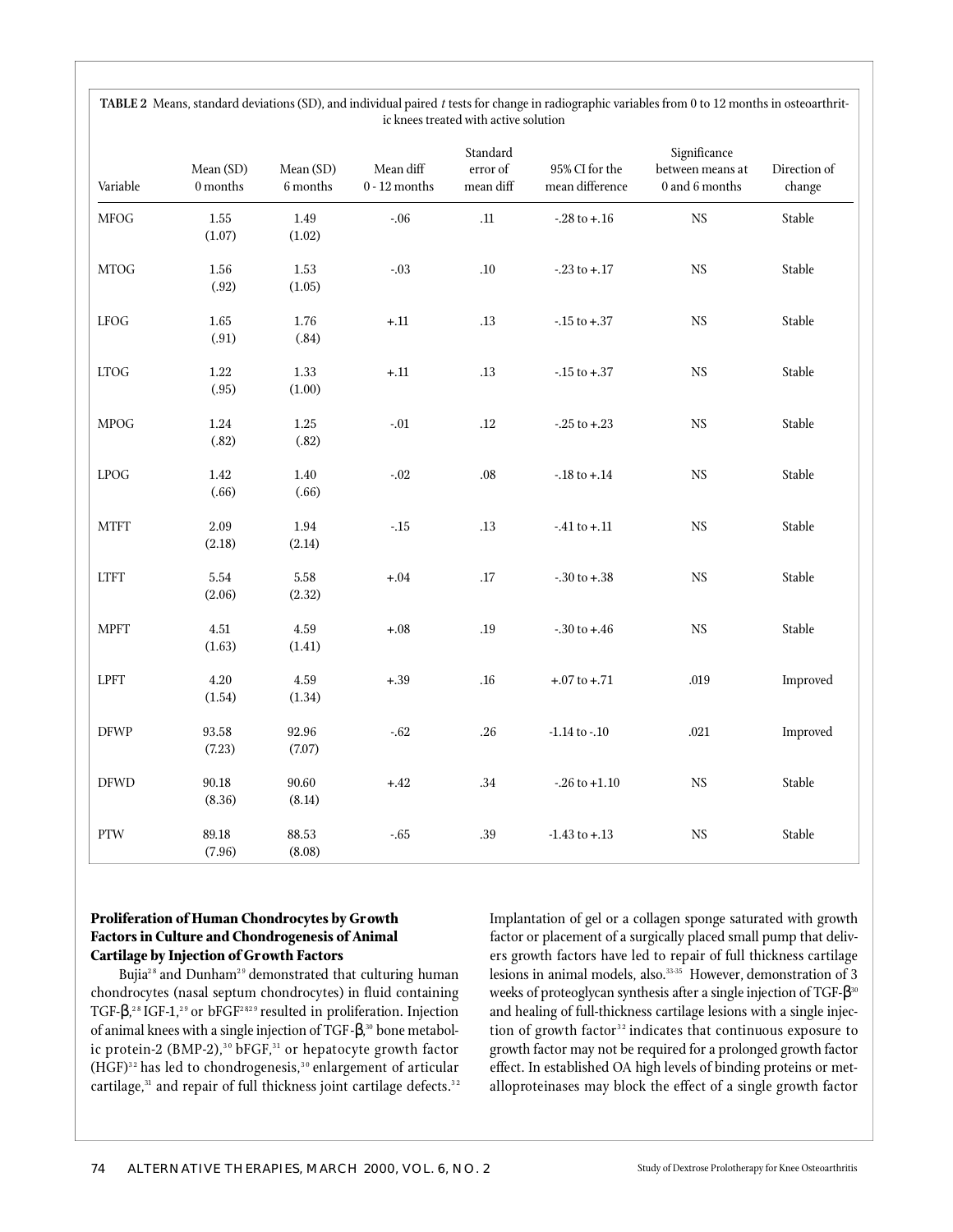|                             | Mean (SD)<br>0 months | Mean (SD)<br>12 months | Mean diff<br>0-12 months | Standard error of<br>mean diff | 95% CI for the<br>mean difference | Significance<br>between means at<br>$0$ and $12$ months |
|-----------------------------|-----------------------|------------------------|--------------------------|--------------------------------|-----------------------------------|---------------------------------------------------------|
| Pain at rest                | 2.31<br>(2.56)        | 1.38<br>(2.06)         | $-0.93$                  | .49                            | $-1.91$ to $+.06$                 | .082                                                    |
| Pain with walking           | 3.77<br>(2.77)        | 2.31<br>(2.72)         | $-1.46$                  | .46                            | $-2.38$ to $-92$                  | .008                                                    |
| Pain with stair use         | 5.54<br>(3.31)        | 4.15<br>(3.29)         | $-1.39$                  | .47                            | $-2.33$ to $-45$                  | .013                                                    |
| Swelling                    | 2.77<br>(2.71)        | 1.54<br>(2.40)         | $-1.23$                  | .66                            | $-2.55$ to $+.09$                 | .088                                                    |
| Flexion range               | 112.69<br>(16.93)     | 125.46<br>(6.89)       | $+12.77$                 | 3.77                           | $+5.23$ to $+20.31$               | .005                                                    |
| KT1000 side to<br>side diff | 3.08<br>(1.32)        | 1.23<br>(2.24)         | $-1.85$                  | .72                            | $-3.29$ to $-41$                  | .025                                                    |

**TABLE 3** Means, standard deviations (SD), and individual paired *t* tests for change in pain, swelling, flexion, and laxity variables from 0 to 12 months for active solution in knees with ACL laxity

injection, and there may be a need in humans to combine growth factors with agents that neutralize disrepair factors for optimum effectiveness in established osteoarthritis.<sup>35</sup>



# **Proliferation of Human Fibroblasts by Growth Factors in Culture**

Human ACL ligament growth factors have not been fully elucidated, but Marui et al<sup>36</sup> demonstrated in cell suspension that collagen production by the human ACL ligament cell is increased by transforming growth factor beta (TGF-) and epidermal growth factor beta (EGF- ), with EGF- the most potent.

## **Effect on Human Cells of Exposure to Elevated Glucose**

Elevation of extracellular glucose to as little as .5% has been shown to raise levels of IGF-1 in human mesangial (glomerular) cells,<sup>7</sup> IGF-2 in human mesangial cells,<sup>7</sup> TGF- 1in human mononuclear cells<sup>s</sup> and human mesangial cells,<sup>4,7</sup> PDGF-B (platelet derived growth factor beta) in human mesangial cells<sup>4</sup> and human capillary endothelial cells,<sup>37</sup> bFGF in human gingival fibroblasts,<sup>6</sup> and connective tissue growth factor (CTGF) in human mesangial cells.<sup>5</sup> In addition, glucose in blood mononuclear cells has been found to suppress potential disrepair factors (interleukins such as IL-2, IL-6, and IL-10).<sup>8</sup> Cellular response to elevated extracellular glucose is swift. DNA levels for growth factor production rise within minutes to hours of cellular exposure to elevated glucose concentrations.<sup>38</sup> As many as 15 different genes are induced with exposure to elevated glucose concentration.<sup>5</sup>

## **Effect on Human Cells of Exposure to Osmolar Changes**

Exposure of a cell to an osmolarity change as little as 50 mOsm has also been found to activate enzymes (phosphate donors, also termed kinases) in the cell similar to the growth factors mentioned above.<sup>9,10,39-42</sup> The mechanism appears to be via a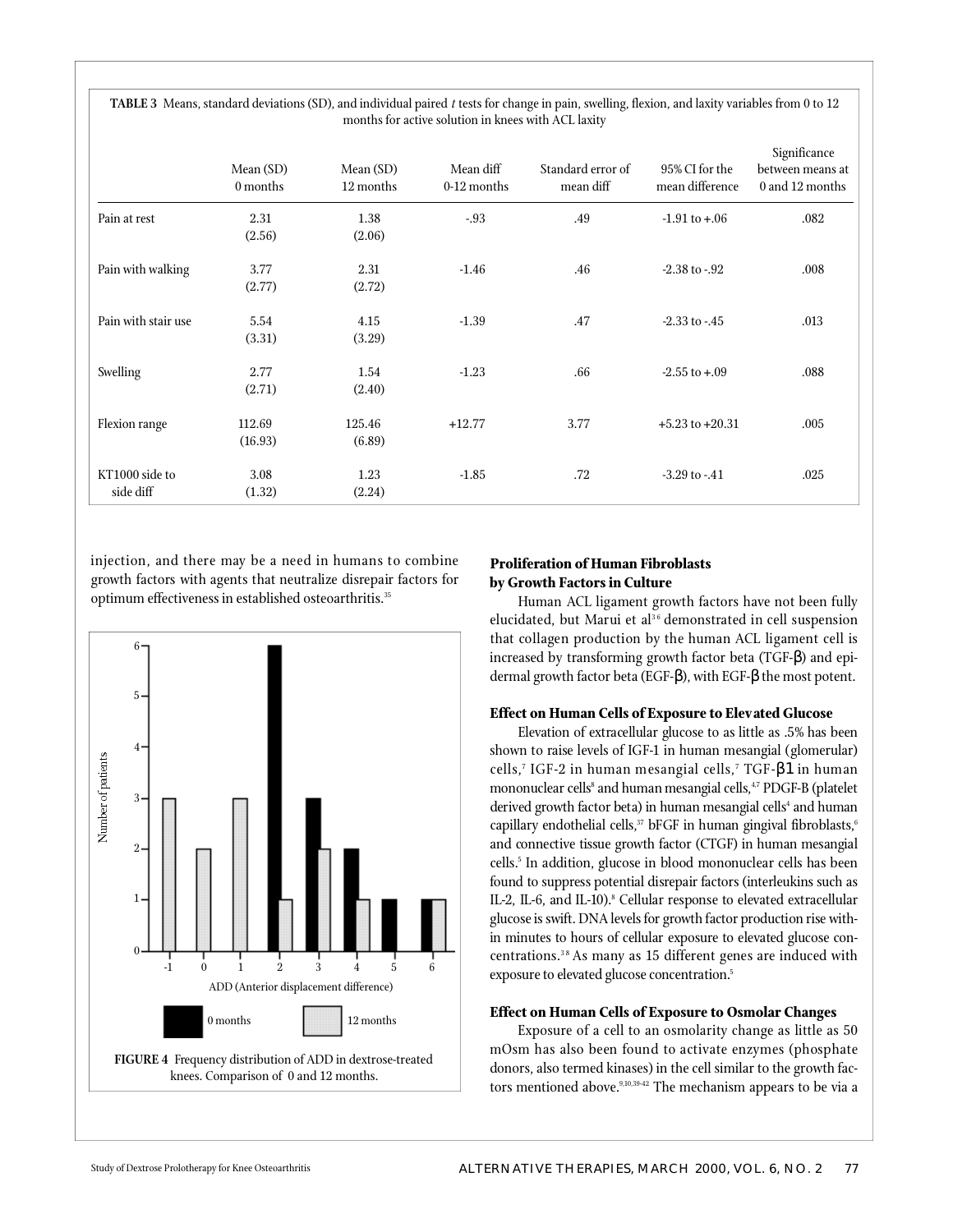change in cell size, leading to kinase production via natural cellular responses to stress.<sup>43,44</sup> Although the kinases produced by osmolar change are not the same as with glucose elevation, proliferation response to a change in osmolarity has been demonstrated and at least 1 kinase produced is clearly a growth factor related to proliferation (PDGF).<sup>10</sup>

# **Potential Therapeutic Benefit of Bacteriostatic Water Solution or Anesthetic**

The osmolarity of the bacteriostatic water solution used for the control injection was 105 compared to 611 for the active group. Information about the potential efficacy of hypotonic solution came out in the literature after our study began. This raised the question of whether the hypotonic control solution in this study was more than a placebo treatment. Review of placebo responses in recent double-blind studies of knee osteoarthritis revealed a range of pain reduction from 9% to 30%.<sup>45-49</sup> Review of studies on knee OA in which knee flexion measurements were obtained before and after treatment yielded few studies. A search over the last 30 years indicated a range of improvement in knee flexion in placebo groups from a -4.6 degree loss to a 1 degree gain. $50-53$  The control group in this study improved by 28% in pain and 8 degrees in flexion range, suggesting more than a placebo effect. Since ligaments in different locations in animals respond to different growth factors there may be dissimilar findings for different joints.<sup>5456</sup> Thus it is of interest that a concurrent finger OA study did show similar benefit with dextrose solution but the control solution did not show an appreciable benefit.<sup>57</sup>

It is possible that there was some therapeutic effect from inclusion of anesthetic in the solution as well, and if so this may explain some benefit in both groups. However, the concentration of lidocaine at .075% was quite low and was identical in both treatment solutions.

## **Magnitude of Clinical Benefit from Dextrose Solution Use Compared to Active Groups in Other Recent Studies**

Pain improvement in the active treatment group by 40% through 1 year after 6 injections of 9 cc of simple dextrose solution approximated that of the active treatment group in recent studies on avocado soybean unsaponifiables,<sup>48,58</sup> chondroitin sulfate,<sup>59</sup> glucosamine,<sup>47</sup> and NSAIDs.<sup>45,53,60,61</sup> Range of motion improvement in flexion in the dextrose-treated knees (14 degrees) exceeded the range of flexion improvement (-2.6 to  $+12.5$ ) in active treatment groups found in double-blind knee arthritis studies over the past 30 years.<sup>50-53</sup> No past studies could be found that quantified subjective swelling complaints or knee buckling frequency to compare with the 63% and 85% reductions demonstrated in the current study. Only 2 other studies indicated potential stabilization of radiograph findings similar to the current study. <sup>62,63</sup>

## **Previous Prolotherapy Injection Trials on Knee Ligament Laxity**

Double-blind studies of injection prolotherapy with noninflammatory solutions for knee osteoarthritis or knee ligament

laxity have not been previously reported. However, stimulation of the inflammatory cascade produces growth factors, and temporary inflammation induction by sodium morrhuate has been shown in a double-blind study in rabbits to thicken and strengthen knee collateral ligaments.<sup>64</sup> The only human study on knee-ligament strengthening by inflammatory induction (using a 1.25% phenol 12.5% dextrose and 12.5% glycerine solution) had few patients and was unblinded.<sup>65</sup> However, despite the low patient numbers, highly significant improvement of laxity measurements by a Genucom knee arthrometer was noted.

### **Potential Applications and Future Study Implications**

This study is 1 of 2 concurrent double-blind studies (along with a concomitant finger arthritis study) $57$  to demonstrate that 10% dextrose alone is capable of a beneficial effect upon introduction into OA joints and that a treatment frequency of every 2 months is effective. Potential applications include patients too large or too young for total knee replacement, any patient in a third world country without replacement availability, patients who are symptomatic despite prescribed exercises or physical therapy or NSAIDs, or patients who are intolerant of NSAIDs.

This is the first study to demonstrate in double-blind fashion that simple 10% dextrose will correct ACL ligament laxity in an objectively-measurable fashion. Potential applications may include patients with laxity without rupture, post surgical repair to prevent the typical post-surgical gradual loosening, and large total joint patients with dislocation tendency.<sup>66</sup> The ability to intervene in a simple way for ACL laxity to limit the known complications of secondary arthritis should be of much interest. The broadness of application of dextrose injection in ligament/tendon treatment will depend on the cost of alternative treatments such as growth-factorimpregnated implants, direct stem cell injection, or injection of ACL ligament cells transfected with viruses whose genome has been altered to produce growth factors or to block growth factor in hibitors. $6770$  The safety and low cost of dextrose injection may make it suitable for study in prophylactic use for knee injection in athletes prone to ACL injuries or in those with injuries but intact ligament.

These study results with 10% dextrose use are intriguing in that clinical experience indicates that dextrose 25% is superior to 10% dextrose in the treatment of knee OA and ACL laxity. This author is currently investigating the ability of patients to tell the difference between 10% and 25% dextrose upon injection into the knee in preparation for direct study of 25% dextrose, to be certain that double-blind protocols would not be affected by the brief inflammatory effect of 25% dextrose. Future study protocols using dextrose for prolotherapy should consider different volumes of dextrose injection, as some have suggested that smaller volumes are equally effective and may allow 25% dextrose to be used without patient awareness. Other applications of injection prolotherapy and areas of past and current study are covered in 2 recent publications. $71,72$ 

If growth factor production results in more inexpensive and safe solutions for injection, this may be an alternative to stimulating growth factors by either brief inflammation or by dextrose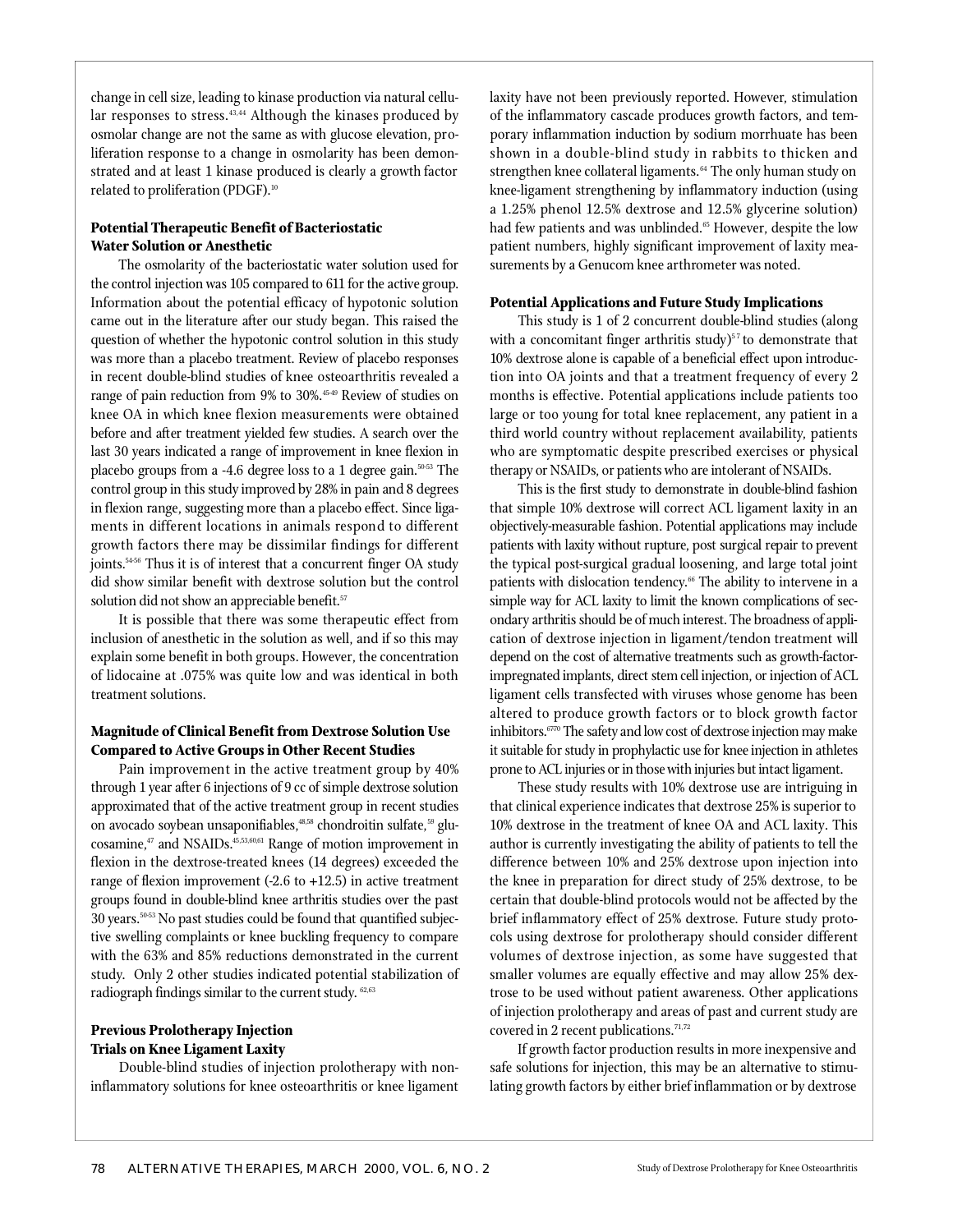or by osmotic effects, and yet a likely outcome is that oral supplements, growth factor stimulant injection (prolotherapy), and direct growth factor provision by injection or other method will be complementary.

Frequency of treatment necessary for dextrose injection needs further evaluation, with current studies not designed to answer all questions about this. Clinical experience with 25% dextrose suggests that 2 to 3 bimonthly treatments are necessary prior to treatment taper.

For future studies on the ACL ligament, MRI availability to rule out complete ACL rupture and arthroscopy to confirm changes in cartilaginous surfaces would be ideal.

Now that the safety of dextrose in bacteriostatic water has been demonstrated in this study and a concomitant finger osteoarthritis study, future studies with dextrose should perhaps have dextrose in sterile water or saline versus an isotonic saline placebo.

Long-term radiograph follow-up data from the current study patients will be helpful to note net effect on cartilage and osteophytic change over a prolonged period, and patients are being followed for long-term radiographic findings.

## **CONCLUSIONS**

Dextrose injection is clinically and statistically superior to b acteriostatic water in treatment of OA of the knee, with substantial improvements in joint pain, subjective joint swelling, flexion range of motion, and tendency for knee buckling. Anterior cruciate ligament tightening by objective measures was demonstrated with use of interarticular dextrose. Preliminary (1-year) radiographic findings show positive effects but 30- to 36-month followup radiography is planned for a clearer idea of the effect of proliferant injection on radiographic findings of OA. The inclusion of 38 knees in this study that were completely void of cartilage in at least 1 compartment, the long history of pain (8 years) in these knee OA patients, and their average size (195 lbs) strengthen the significance of the clinical outcomes demonstrated.

This study is remarkable in part because it represents an effective intervention with injection of as little as 9 cc of simple dextrose injection on 3 separate occasions. This study result, coupled with findings of a double-blind study on small joint (finger) OA, indicates that dextrose injection may have broad effectiveness in the treatment of joint and soft tissue.<sup>57</sup> Future studies using isotonic saline as placebo and using a higher concentration of dextrose solution will be important, although blinding may be more difficult for such studies. In the meantime prolotherapy with dextrose should be considered as one of the treatments for OA of knee and ACL laxity.

#### **References**

- 1. Banks AR. A rationale for prolotherapy. *J Orthop Med (UK)*. 1991;13(3):54-59. 2. Klein RG, Bjorn CE, DeLong B, Mooney V. A randomized double-blind trial of dextrose
- glycerine-phenol injections for chronic low back pain. *J Spinal Disord*. 1993;6:23-33. Ongley MJ, Klein RG, Dorman TA, Eck BC. A new approach to the treatment of chronic low back pain. *Lancet*. 1987;2:143-146.
- 4. DiPaolo S, Gesualdo L, Ranieri E, Grandaliano G, Schena FP. High glucose concentration induces the overexpression of transforming growth factor-beta through the activation of a platelet-derived growth factor loop in human mesangial cells. *Am J Pathol.* 1996;149(6):2095-2106.
- 5. Murphy M, Godson C, Cannon S, et al. Suppression subtractive hybridization identifies high glucose levels as a stimulus for expression of connective tissue growth factor and other genes in human mesangial cells.  $\hat{J}$  Biol Chem. 1999;274(9):5830-5839.
- 6. Ohgi S, Johnson PW. Glucose modulates growth of gingival fibroblasts and periodontal ligament cells: correlation with expression of basic fibroblast growth factor. *J* Periodontal Res. 1996;31(8):579-588.
- 7. Pugliese G, Pricci F, Locuratolo N, et al. Increased activity of the insulin-like growth factor system in mesangial cells cultured in high glucose conditions. Relation to glucose-enhanced extracellular matrix production. *Diabetologia*. 1996;39(7):775-784.
- 8. Reinhold D, Ansorge S, Schleicher ED. Elevated glucose levels stimulate transforming growth factor-beta 1 (TGF-beta 1), suppress interleukin IL-2, IL-6 and IL-10 production and DNA synthesis in peripheral blood mononuclear cells. *Horm Metab Res.* 1996;28(6):267-270.
- 9. Krump E, Nikitas K, Grinstein S. Induction of tyrosine phosphorylation and Na+/H+ e xchanger activation during s hri nka ge of human neutrophils. *J Biol Chem*. 1997:272(28):17303-11.
- 10. Okuda Y, Adrogue HJ, Nakajima T, et al. Increased production of PDGF by angiotensin and high glucose in human vascular endothelium. *Life Sci*. 1996;59(17):1455-1461.
- 11. Felson DT, McAlindon TE, Anderson JJ, et al. Defining radiographic osteoarthritis for the whole knee. Osteoarthritis Cartilage. 1997;5:241-250.
- 12. Altman RD, Hochberg M, Murphy Jr WA, Wolfe F, Lequesne M. Atlas of individual radiographic features in osteoarthritis. Osteoarthritis Cartilage. 1995;3(suppl A):3-70.
- 13. Bach B, Warren R, Flynn W, et al. Arthrometric evaluation of knees that have a torn anterior cruciate ligament. *J Bone Joint Surg Am.* 1990;72-A:1299-1306.
- 14. Daniel D, Malcom L, Losse G, et al. Instrumented measurement of anterior laxity of the knee. *J Bone Joint Surg Am.* 1985; 67A: 720-726.
- 15. Liu S, Osti L, Henry M, Bocchi L. The diagnosis of acute complete tears of the anterior cruciate ligament: comparison of MRI, arthrometry and clinical examination. *J Bone* Joint Surg Br. 1995;77-B(4):586-588.
- 16. Steiner M, Brown C, Zarins B, et al. Measurement of anterior-posterior displacement of the knee: a comparison of the results with instrumented devices and with clinical examination. *J Bone Joint Surg Am.* 1990;72A:1307-1315.
- 17. Daniel D, Stone M, Sachs R, Malcom L. Instrumented measurement of knee laxity in p atients with acute anterior cruciate ligamentdisruption. Am J Sports Med. 19 8 5 : 13 ( 6 ) : 40 1 - 40 7.
- 18. Highgenboten C, Jackson A, Jansson K, Meske N. KT-1000 arthrometer: conscious and unconscious test results using 15,20 and 30 pounds of force. *Am J Sports Med.* 1992;20(4):450-454.
- 19. Wroble R, Van Ginkel L, Grood E, Noyes F, Shaffer B. Repeatability of the KT 1000 Arthrometer in a normal population. *Am J Sports Med*. 1990;18(4):396-399.
- 20. Erickson RP, McPhee MC. Clinical Evaluation. In: Delisa JA, Gans BM, Currie Dm, et al, eds. *Rehabilitation Medicine Principles and Practice*. 2nd ed. Philadelphia, Pa: J.B. Lippincott; 1993:62-69.
- 21. Brandt KD. Osteoarthritis. In: Fauci AS, Braunwald E, Isselbacher KJ, et al, eds. *Harrison's* Principles of Internal Medicine. 14th ed. New York, NY: McGraw Hill; 1998:1936-1937.
- 22. Hough Jr AJ. Pathology of osteoarthritis. In: McCarty DJ, Koopman WJ, eds. *A* Textbook of Rheumatology. 12th ed. Philadelphia, Pa: Lea and Febiger; 1993;1709-1721.
- 23. Castor CW, Smith EM, Bignall MC, Hossler PA. Connective tissue activation. XXXVII. Effects of cytokine combinations, implications for an integrated cytokine network. *J Rheumatol* (Canada). 1997;24(11):2080-9.
- 24. Dequeker J, Mokassa L, Aerssens J, Boonen S. Bone density and local growth factors in generalized osteoarthritis. *Microsc Res Tech*. 1997;37(4):358-371.
- 25. Hilal G, Martel-Pelletier J, Pelletier JP, Ranger P, Lajeunesse D. Osteoblast-like cells from human subchondral osteoarthritic bone demonstrate an altered phenotype in vitro: possible role in subchondral bone sclerosis. Arthritis Rheum. 1998;41(5):891-899.
- 26. Olney RC, Tsuchiya K, Wilson DM, et al. Chondrocytes from osteoarthritic cartilage have increased expression of insulin-like growth factor I (IGF-I) and IGF binding protein-3 (IGFBP-3) and -5, but not IGF-II or IGFBP-4. *J Clin Endocrinol Metab*. 1996;81(3):1096-1103.
- 27. Tsuchiya K, Maloney WJ, Vu T, et al. Osteoarthritis: differential expression of matrix metalloproteinase-9 mRNA in nonfibrillated and fibrillated cartilage. *J Orthop Res.* 19 9 7 : 15 ( 1 ) : 9 4 - 10 0.
- 28. Bujia J, Pitzke P, Kastenbauer E, Wilmes E, Hammer C. Effect of growth factors on matrix synthesis by human nasal chondrocytes cultured in monolayer and in agar. *Eur Arch Otorhinolary n g o l*. 19 9 6 ; 2 5 3 ( 6 ) : 3 3 6 -3 4 0.
- 2 9. Dunham BP, Koch RJ. Basic fibroblast growth factor and insulinlike growth factor I support the growth of human septal chondrocytes in a serum-free environment. *Arch O t o l a ryngol Head Neck Surg*. 19 9 8 ; 1 2 4 ( 1 2 ) : 13 2 5 -13 3 0.
- 30. Van Beuningen HM, Glansbeek HL, van der Kraan PM, van den Berg WB. Differential effects of local application of BMP-2 or TGF-beta 1 on both articular cartilage composition and osteophyte formation. Osteoarthritis Cartilage. 1998;6(5):306-317.
- 31. Shida J, Jingushi S, Izumi T, Iwaki A, Sugioka Y. Basic fibroblast growth factor stimulates articular cartilage enlargement in young rats in vivo. *J Orthop Res*. 1996;14(2):265-272.
- 32. Wakitani S, Imoto K, Kimura T. Hepatocyte growth factor facilitates cartilage repair. Full thickness articular cartilage defect studied in rabbit knees. *Acta Orthop Scand.* 1997;68(5):474-480.